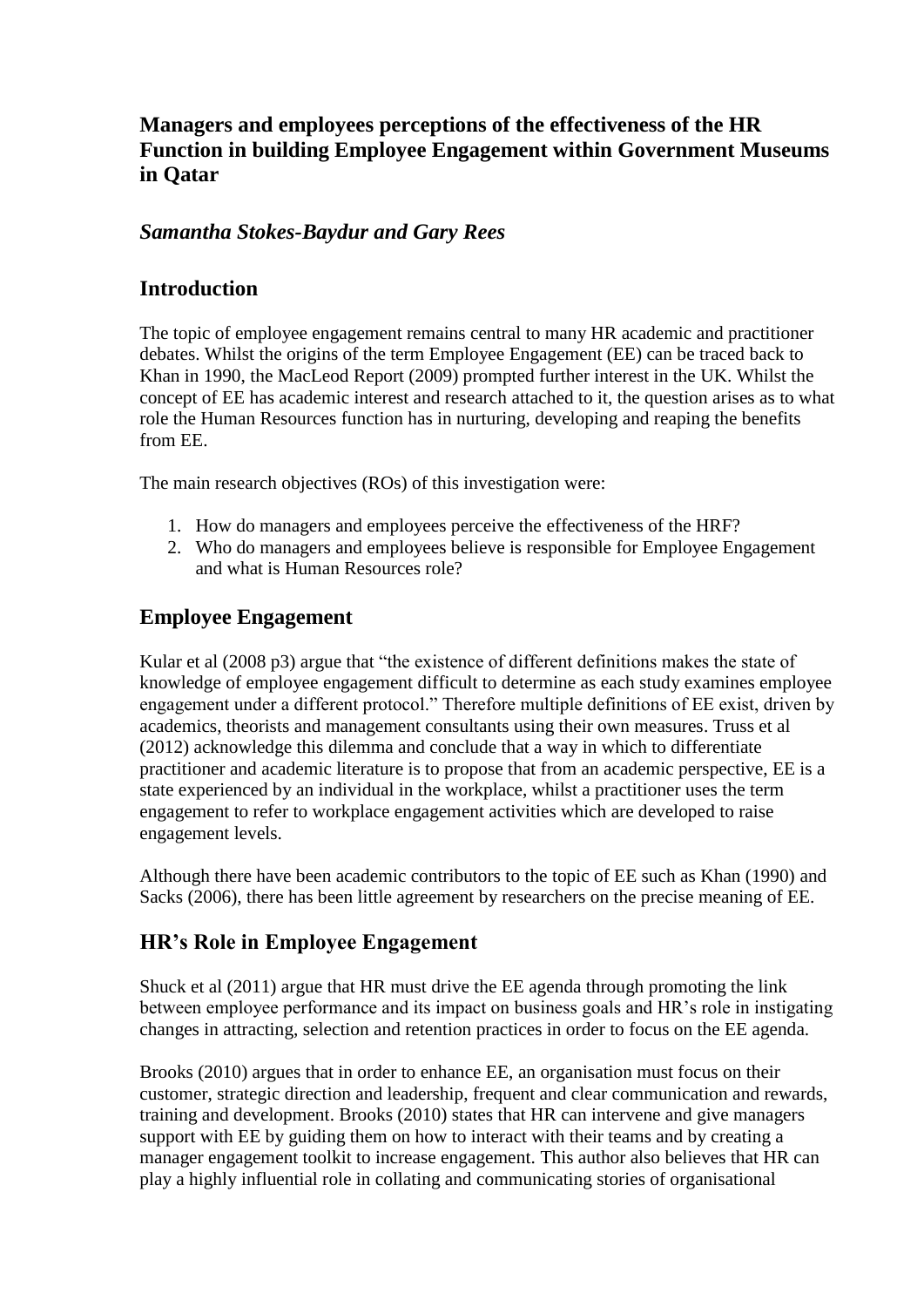achievements and states HR are the best placed function to facilitate this across the organisation.

Robertson-Smith and Marwick (2009) cite Johnson (2004) in their study who argue that engagement can only succeed when there is collaboration between HR and Line Managers. They conclude that HR should have transparent and fair policies that Line Management has a good understanding in.

Truss et al (2012) believe that HR will be called upon to develop EE strategies to improve engagement and believe that, as a central plank, HR can consider interventions around performance management, rewards, training, and employee voice in order to create an organisation climate which is contributing to EE. However, these activities must be in alignment with the overall people strategy of the organisation which supports the organisation's strategic goals.

### **Research Methodology**

This investigation focused upon how employees attached their own interpretations and meanings to aspects of their work environment, and their interpretation of how they view this environment. By adopting an interpretivist approach, differences between respondent's answers were explored. A combination of methods were used to gather data including data from a recent organization employee engagement survey and a selection of semi-structured face to face interviews from a purposive sampling method, resulting in 10 respondent interviews being conducted. The participants came from 5 museums within Qatar.

#### **Research Findings**

RO1: How do Managers and Employees perceive the effectiveness of the HR Function?

Although each museum is at a different stage of evolution, the participants were consistent in how they perceive the effectiveness of the Human Resource function (HRF). Managers specifically perceive the HRF's effectiveness through the way in which it applies fairness in HR policies and practices, as well as wanting effective two way communication (MacLeod and Clarke, 2009; Brooks, 2010). Managers may be exposed to complaints from subordinates regarding unfair treatment about salary, benefits and allowances and this participant group may have higher expectations of HR in ensuring fairness in their practices, to limit the complaints from staff. Alternatively, managers may have directly received or witnessed unfair treatment, and wish to highlight this for focused attention. The findings also reinforced managers' desire for two-way communication from HR, which is critical for any service provider. Managers are seeking effective verbal and written communication in order to improve relations with HR (Brooks, 2010).

By contrast, employees perceive the HRF's effectiveness through how it supports and facilitates managers and employees to do their jobs, and highlights the support role required by HR. Whilst specific support requirements may evolve over time, the employees are seeking HR to provide a consistent support service. The primary data research indicates that HR issues can prove time consuming, especially as the organisation's HRF is in a different location to the Museum employees, which can mean spending several hours resolving what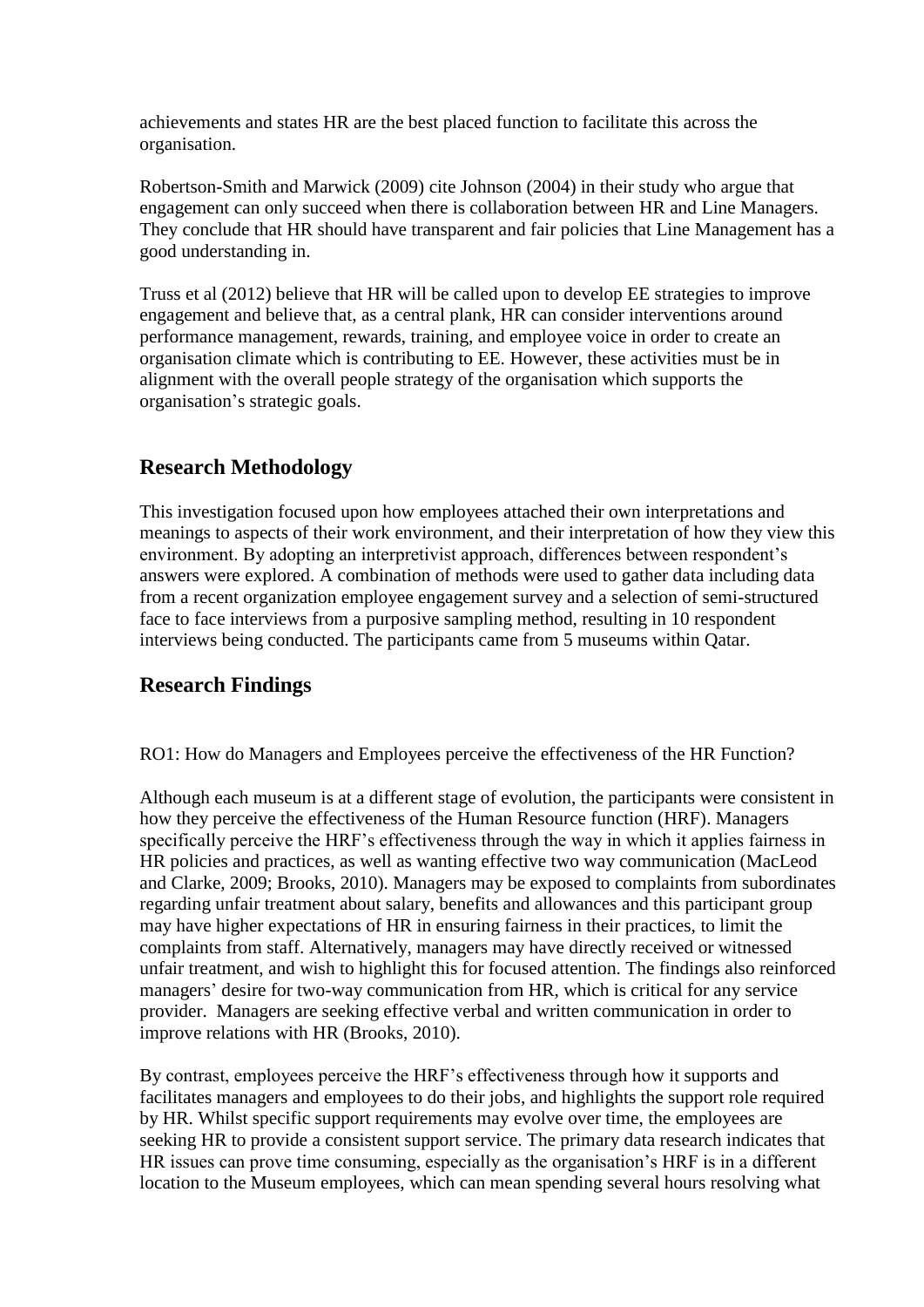may be a simple or complex HR issue. For employees, HR needs to provide an efficient responsive service which in turn impacts how employees perform in their jobs.

The research reveals consensus amongst managers and employees that HR is effective when its delivery is primarily focused on protecting employee rights. As this was the only finding not prominent in the literature review, it could be directly related to the fact that the majority of research participants are living in Qatar, where they have negligible employment law rights and are seeking HR to perform the role of protector.

In terms of the HRF increasing its effectiveness through adding value, the research findings uncover a difference between the views of managers and employees. Managers perceive HR adding value through efficiently supporting the museums, so that the museums staff can deliver what they are required to. This view is supported by Ulrich and Brockbank (2005) who believe the HR profession adds value when it supports others to reach their performance goals. This research finding reinforces the need for the HRF to efficiently support the museums and perform the role of an enabler in terms of providing the right support for the museum staff to meet their goals and objectives.

However, the most critical way the HRF can add value to the museums, as perceived by employees, is through providing learning and development opportunities. This view is reinforced by Brooks (2010) who states the importance of learning and development and its positive impact on EE. The research reveals there is a constant need for museum employees to enhance their technical skills and keep their skills up to date in order to add value and perform well in their roles. Therefore, learning and development opportunities will be of utmost importance to employees, as they continue in their professional development and contribute to the performance of the museums. As the budget and process sits with the HRF within the case study organisation, there is a clear call for HR to ensure they analyse the learning and development needs of the museums and provide the technical development opportunities the museum staff need in a timely manner.

RO2: Who do Managers and Employees believe is responsible for Employee Engagement and what is HR role?

The research highlights agreement between managers and employees that HR policies and procedures have a motivating and demotivating impact within the work environment. However, the negative impact can be mitigated through increasing awareness of HR policies and procedures in order to manage the expectations of all staff. Gatenby et al (2008) support this finding and assert that HR policies and procedures have a direct impact on employee engagement. The HRF must therefore ensure transparency around policies and practices and use creative ways to raise awareness and understanding amongst all levels of employees.

Managers and employees perceive the individual and their line manager as having equal accountability for engagement, with HR also playing a support role. Kahn (1990) acknowledges the importance of the individual in determining levels of engagement or disengagement, whilst Shuck et al (2010), focused their research into the influence of the line manager on levels of employee engagement. The research indicates that individual engagement can be encouraged and fostered by an engaged line manager whose role it is to ensure open communication channels and to give the right support at the right time. As evidenced by the EE survey results, managers in the organization are already doing well in supporting employees and this area can be improved further by HR giving structured support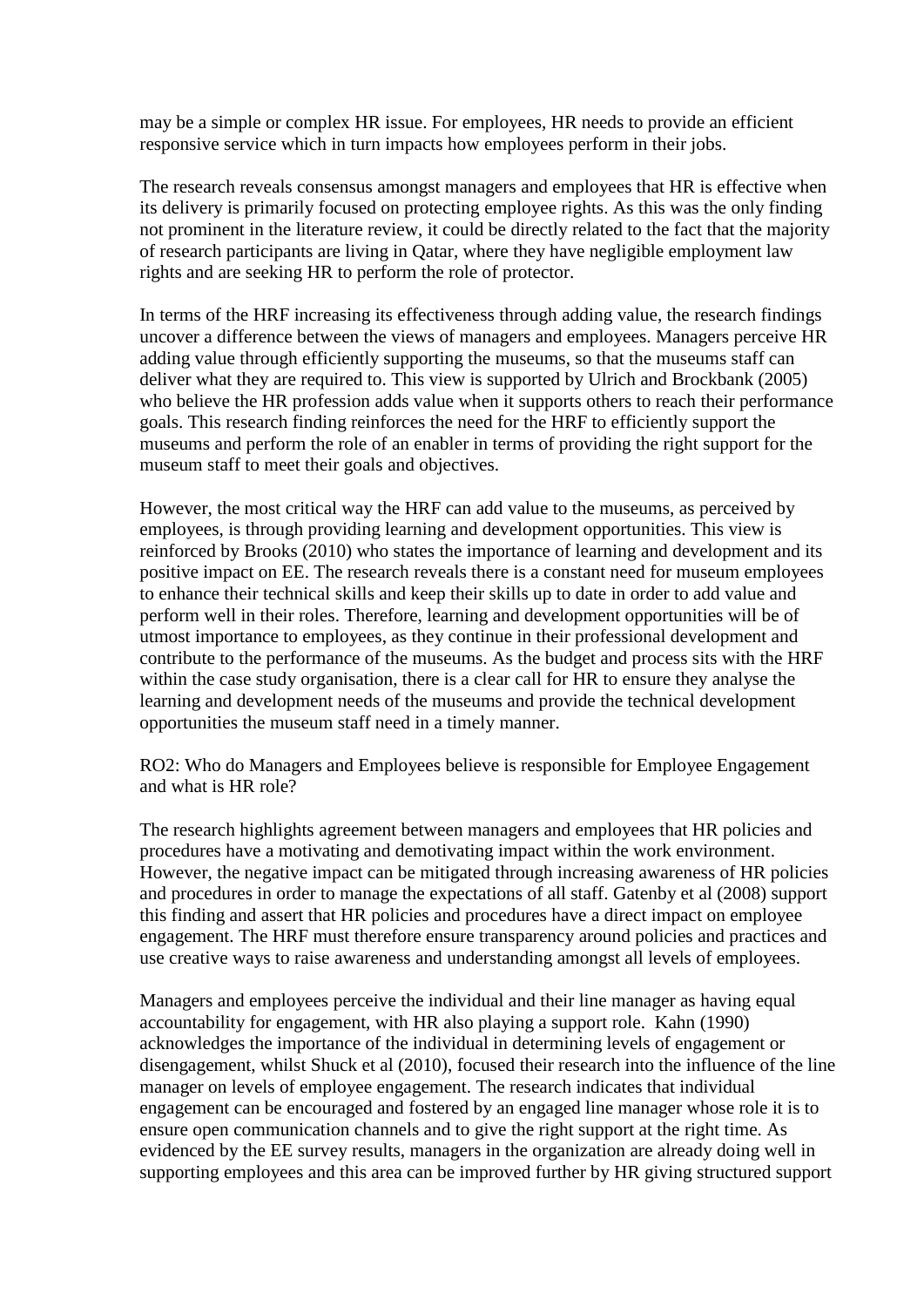to managers in how to interact with their teams and further increase levels of engagement (Brooks, 2010).

In terms of HR's role in EE, the research participants agreed that HR needs to positively influence EE through providing an efficient service to support the museums to deliver what they need to and by increasing awareness of HR policies and procedures to manage expectations.

### **Recommendations**

- 1. Conduct a HR role assessment survey with employees and management to capture their expectations on HR Divisions service priorities and requirements.
- 2. Develop and implement retention and engagement strategies that align HR and Business Strategies.
- 3. Further develop an organizational culture that values all employees and provides a supportive and motivating learning environment focusing upon communication, performance, career development and employee involvement.
- 4. Following a thorough training needs analysis, implement a skills development programme.
- 5. Arrange quarterly drop in sessions on HR policies and procedures.
- 6. Provide a dedicated HR helpline for employees.
- 7. Increase competences of line management so as to encourage engagement across the organisation.
- 8. Introduce employee voice initiatives.
- 9. Follow on with timely further Employee Engagement Surveys.

# **Conclusions**

Despite some of the limitations of the interview sample size within this study, interesting findings and areas for future research emerged. The debate around employee engagement will continue to run. Perhaps the greatest question lies within the role of HR and how it can make a positive impact upon both employees and performance.

# **References**

Brooks, W. (2010). Engagement by Design. Hemsley Fraser. Retrieved from: http://www.hemsleyfraser.com/US/useful-

information/ResourcesLibrary/HF%20Engagement%20by%20Design%20Paper%20- %20US.pdf

Gatenby, M., Rees, C. and Soane, E. (2008). Employee engagement in context [online]. Research insight. London: CIPD. Retrieved from http://www.cipd.co.uk/hr-resources/ research/employee-engagement-context.aspx

Kahn, W.A. (1990). 'Psychological conditions of personal engagement and disengagement at work', *Academy of Management Journal*, vol. 33, no. 4 pp692 - 724. Retrieved from [http://postgradicm.wikispaces.com/file/view/Kahn+W+\(1990\)+'Psychological+conditions+of](http://postgradicm.wikispaces.com/file/view/Kahn+W+(1990)+) [+personal+engagement+and+disengagement+at+work'.pdf](http://postgradicm.wikispaces.com/file/view/Kahn+W+(1990)+)